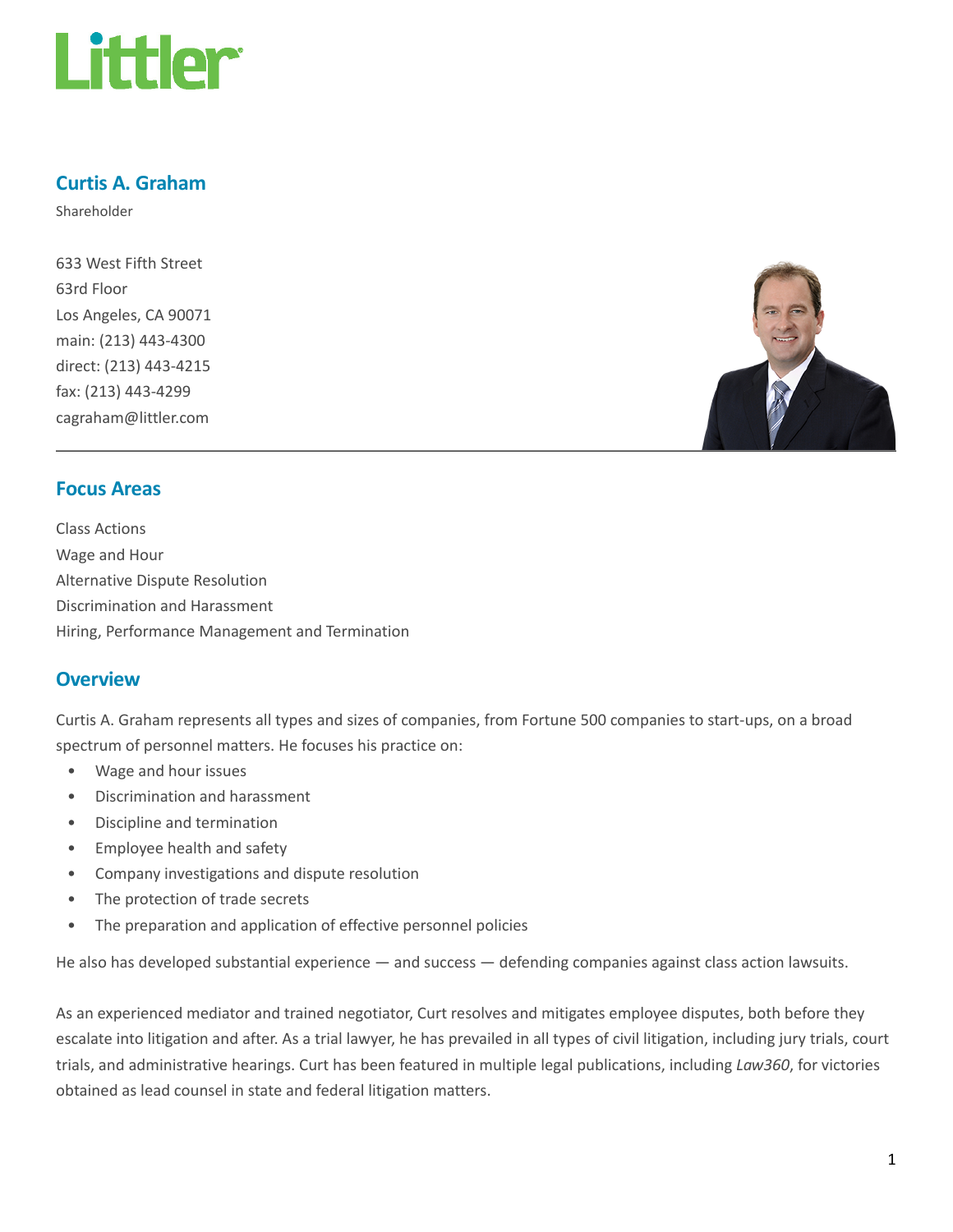

Curt served as a mediator for the Los Angeles Superior Court and worked in the Financial Industry Regulatory Authority's (FINRA) arbitration office.

During law school, Curt served as a legal intern for the Hon. Consuelo B. Marshall, U. S. District Court judge. He also served as a senior member of The Law Review and was selected as a research fellow for the Strauss Institute. Prior to law school, he traveled extensively to educate teenagers in Russia, Singapore and the Philippines as part of an international missionary organization.

## Professional and Community Affiliations

- Member, Labor and Employment Law Section, American Bar Association
- Member, Labor and Employment Law Section, California Bar Association

#### Recognition

- Named, Rising Star, Southern California, Los Angeles Magazine, 2009-present
- Awarded, AV® Peer Review Rating, Martindale-Hubbell

#### **Education**

J.D., Pepperdine University School of Law, 2001, cum laude M.A., Pepperdine University School of Law, 2001 B.A., California State Polytechnic University, 1997, summa cum laude

## Bar Admissions

California

# **Courts**

- U.S. Court of Appeals, 9th Circuit
- U.S. District Court, Northern District of California
- U.S. District Court, Eastern District of California
- U.S. District Court, Central District of California
- U.S. District Court, Southern District of California

## Publications & Press

Littler Adds Curtis Graham to Growing Shareholder Ranks Littler Press Release July 31, 2013